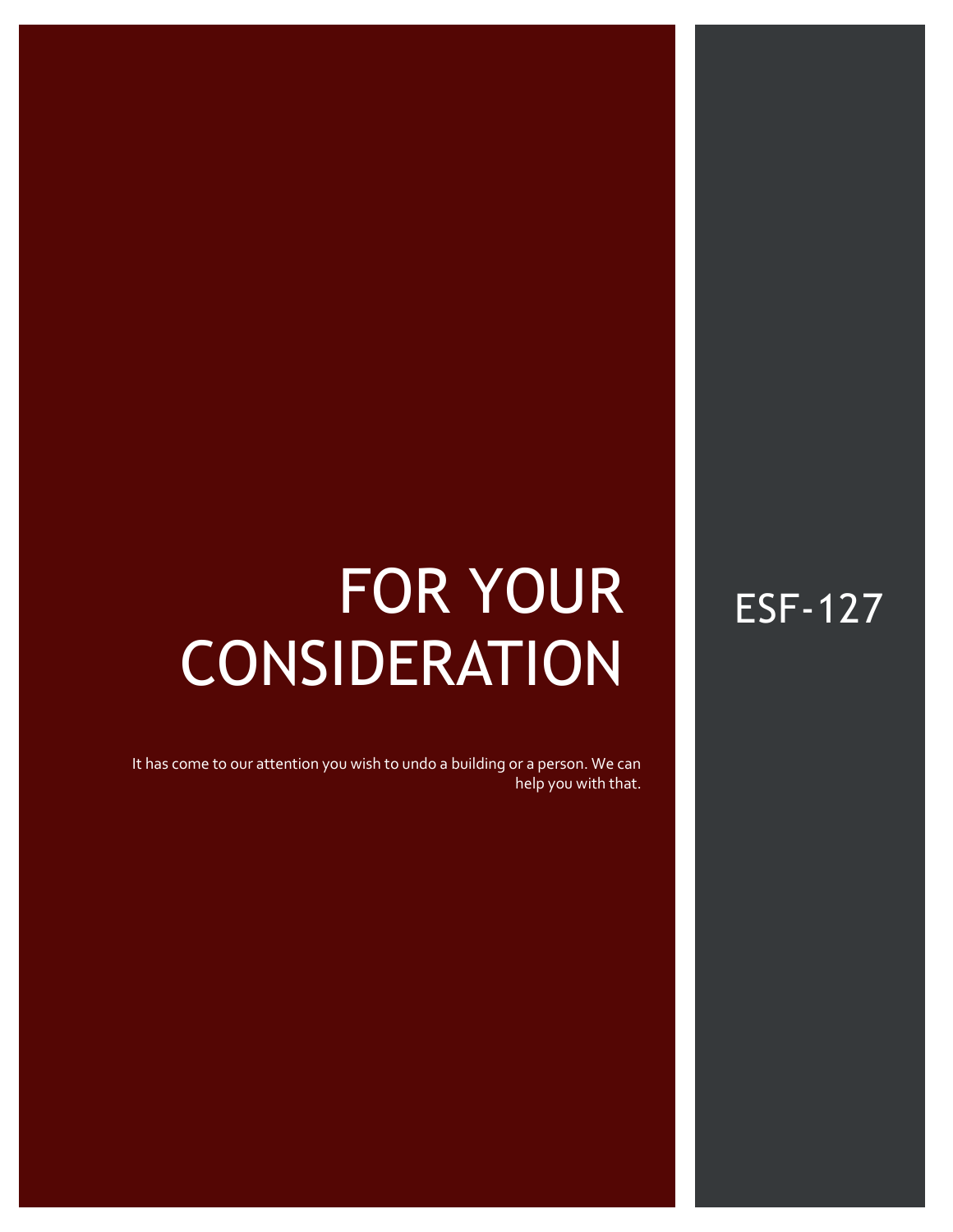

## ESF-127 Aesthetic Blyats

## **03012018**

WE ARE WRATH, WE ARE RUIN, WE ARE THE ESF

### Who are we?

"Squadron without borders". We are a mercenary group which has roots all the way to the Korean conflict. After the war most of us joined a well-known mercenary group called Grim Reapers where we gathered further experience for a while, until we realised our ideals did not match theirs. The core four Blyats separated under Cmdr. Coffee's iniative and formed Aesthetic Blyats. As our band slowly grew, the Blyats have restructured as ESF-127, with the core four carrying the honorary title of "Aesthetic Blyat". The founding four are Coffee, Fortinero, Wolfsshadow and Raptor

We do not merely chase power or petty funds. Our main goal is to show the world you can achieve greatness if you employ your assets correctly and professionally, and look very *A E S T H E T I C* in doing so.

### Why us?

Our principle is to be surgical, to be clean, and execute our plan with the highest degree of accuracy, with no losses. That means savings for you, the client. As most of us are former GR pilots, we know their ins and outs and organizational structure well, and this is one of our key selling points should you hire us against them. Our pilots are professional and experienced, and employ comms you can listen to.

We offer a cost-effective alternative to other competitors and our crew is well and able to take on numbers greater than ours. Our fleet is well maintained and operational and we have divisions all over the globe. We are able to take on ANY type of mission, anywhere.

If you choose us and forward the funds required, we will prosecute the target of your choosing with utmost fervor.



### Our fleet

Our fleet as it is now consists primarily of European aircraft, but as funds allow it and we manage our connections, it is expected to be updated

Page 2



#### Our future and motivations

Our organization is a functioning machine ready to be wound into action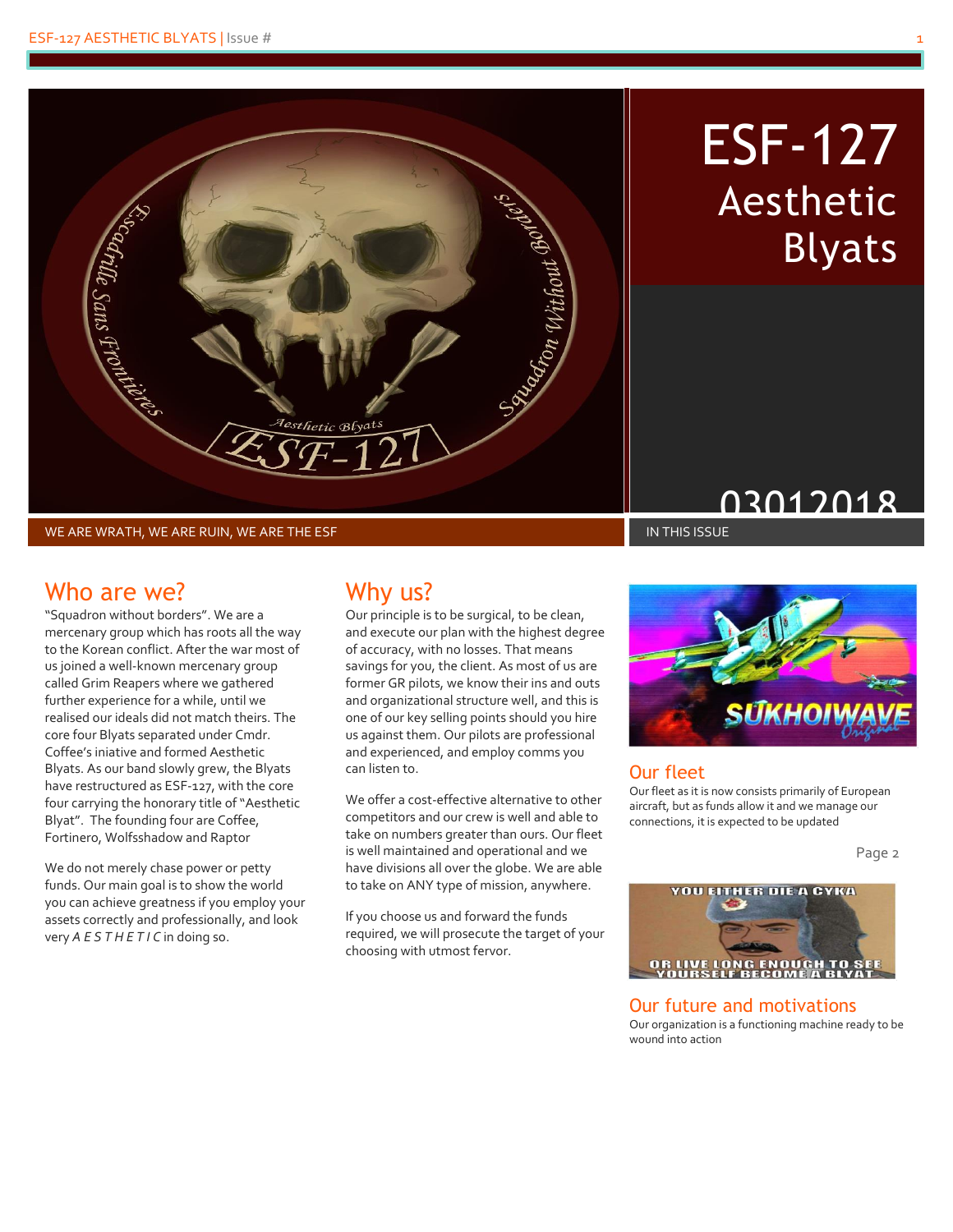## Mercenaries for hire

## Our Fleet

by Coffee

Our fleet is a well-oiled machine of terror as much as it is of beauty. Our planes are *A E S T H E T I C* and very capable in the right hands even in today's airspace. Our primary aircraft are:

- MiG-21 Fishbed C
- AJS-37 Viggen
- F-5E-3 Tiger II
- MiG-29 A,S,K
- Su-25A, Su25T
- Su-27, Su33
- Mirage 2000-C
- Mi-8MTV2 Hip
- UH-1H Huey
- Sa342 Gazelle
- Ka-50 Black Shark
- L-39 Albatross



Sometimes we manage to acquire small batches of oddities, such as F-15C, A10-C, MiG-15, warbirds or specialty ordinance such as cruise missiles and nuclear weaponry.

These items are rare, hard to come by and do not come cheaply, so we do not harbor them in large numbers or store them locally in our inventory. This doesn't mean we can't use them.

#### THE FUTURE OF OUR FLEET

As our marketing team secures more funding and connections, we expect to add in multiple, fresh western aircraft such as the AV-8BN/A Harrier, F-14 and F-18



## Operational history and stories

by Coffee

Often in our missions we face the fiercest foe imaginable… post-editing. This is something we have a guerrilla war going against. History can be written, but it can be written wrongly. We have had multiple successful campaigns under our "Wrath" subsidiary group, with which we have successfully rendered a carrier group immobile, severed supply lines and wreaked havoc on a number of airfields rendering them inoperable for various amounts of time. Our greatest success story is our three-pronged attack on three

consecutive airbases, in which we took only minor losses and destroyed four runways in just one mission against a far better equipped foe!

Most of our missions are against the Grim Reapers, and I can guarantee you we will throw a wrench deep in their plans if you hire us to keep doing it. Our track record is good, and the future looks bright for the ESF.